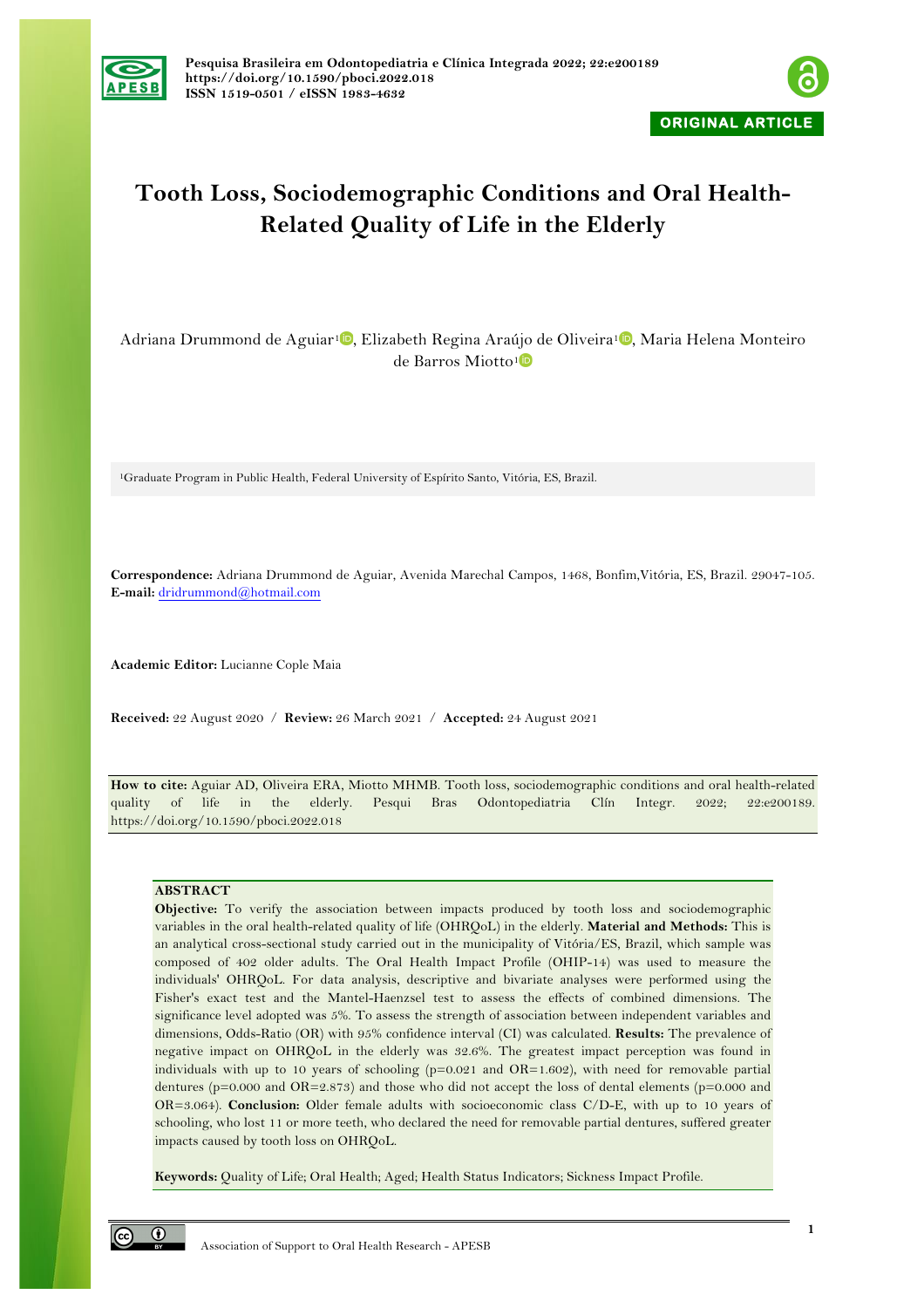## **Introduction**

A broader view of health includes objective aspects based on the professional's clinical assessment and subjective aspects, such as quality of life. Thus, with the expansion of the health concept, Dentistry started to consider the absence or cure of oral diseases and the effect of these problems on people's quality of life [1].

The Oral Health Impact Profile (OHIP) is a subjective indicator developed and tested by Australian researchers to complement traditional epidemiological indicators, as it provides a comprehensive measure of self-perception of oral disorders that may or may not affect quality of life [2]. In addition, a Brazilian study emphasized the importance of using subjective indicators to assess the population's oral health needs as a complement to normative clinical needs [3].

Providing the elderly population longevity with quality of life has become a major challenge for the Brazilian public health system, mainly because Brazil is experiencing a period of accelerated demographic aging, with important implications for individuals and society [4]. For example, projections indicate that by 2030, approximately 19% of the Brazilian population will be composed of individuals aged 60 years and over  $\lbrack 5 \rbrack.$ 

Thus, successful and healthy aging emerges in different contexts and raises concerns about how to maintain general and oral health in the elderly [6]. Benefits are generated by social groups for older individuals who seek life with more autonomy and quality, as the encouragement of some changes in habits and attitudes intensifies the search for results of healthy and active aging [7].

Senior Citizens' Care Centers (CCTIs) belong to the Companionship and Bond Strengthening Service to offer spaces through their activities that favor healthy aging, quality of life and strengthening of social bonds [8]. In Brazil, the offer of public dental services to this population is still incipient, so it is believed that knowing the perception of these people about their oral condition should be the first step to planning programs and services that can prioritize this age group.

Given the scarce literature in the national context addressing this issue, this study aimed to verify the association between impacts produced by tooth loss and sociodemographic variables on the oral health-related quality of life (OHRQoL) in the elderly. The hypothesis of this study was to detect the negative impact on the OHRQoL in the elderly population.

# **Material and Methods**

## Study Type and Site

This is an analytical study with a cross-sectional design carried out in the four CCTIs of the municipality of Vitória, capital of the state of Espírito Santo, Brazil. According to data from the IBGE Census, the municipality has 327,801 inhabitants, with 39,505 people over 60 years of age [9].

#### Sample Size and Selection

The sample universe was composed of all older adults attending CCTIs. The sampling unit was composed of 2,416 individuals. Sample size calculation was performed using the formula of the Epi Info statistical software, which considered 50% prevalence, 95% confidence interval, and 5% sampling error. This calculation generated the amount of 332 users that, with an increase of 20% for probable losses, resulted in a minimum sample of 398 individuals. Researchers visited CCTIs every day of the week and in all shifts so that users had the same opportunity to participate in the research. Therefore, the number of respondents by CCTI was proportional to the number of users attending each unit.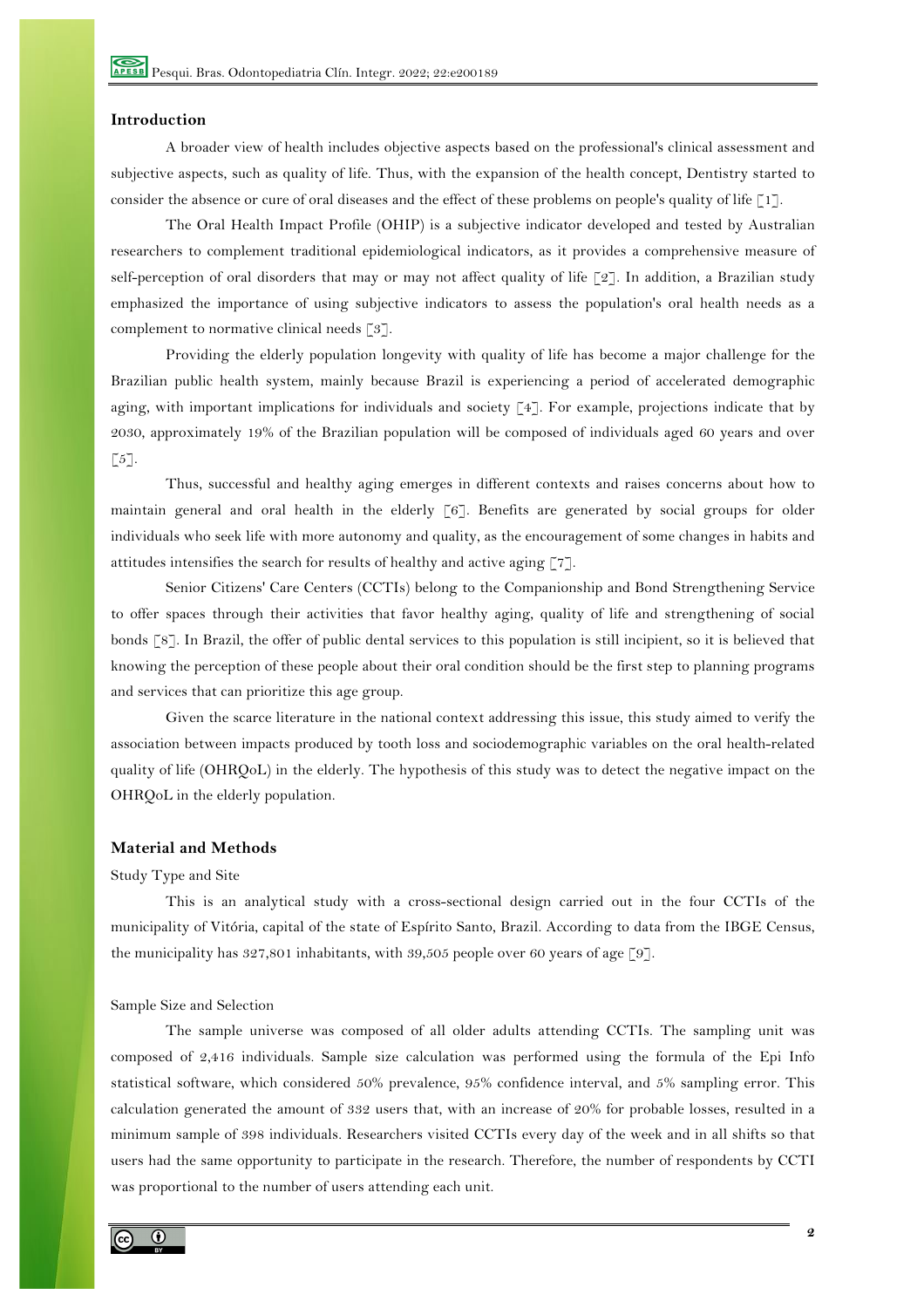## Selection Criteria

Inclusion criteria were individuals of both sexes aged 60 years or over, registered and attending activities offered by CCTIs during the collection period. Exclusion criteria were individuals who did not understand or, for some health reason, were unable to answer the interview questions.

### Study Variables and Data Collection

#### • Dependent Variable

The dependent variable in this study was OHRQoL assessed using the OHIP instrument. A previous study performed the cross-cultural translation to adapt to the Brazilian reality. It was found that the instrument has psychometric properties similar to the original instrument, demonstrating validation for the Brazilian Portuguese language [10]. The "Oral Health Impact Profile" script was used in the OHIP 14 - short version for oral health self-perception questions, addressing the seven dimensions: functional limitation, physical pain, psychological discomfort, physical disability, psychological disability and social disability. Participants answered the questions on a frequency scale (Lickert) with five options: never, rarely, sometimes, often and always. The expression of OHIP results was given in a dichotomous way: impact on the quality of life for answers "always and often" and no impact on the quality of life for answers "sometimes, rarely and never".

### • Independent Variables

For independent variables, scripts that collected information on sociodemographic characteristics such as gender, age and socioeconomic class were used. The latter was categorized according to the possession of consumer goods and respondent's schooling - class A, B1, B2, C1, C2, D-E - using the Brazil Economic Classification Criteria [11]. Another independent variable was oral condition – dentate and edentate. Characteristics related to perceived need were also identified. Tooth loss was assessed using a script in which individuals had the opportunity to declare the number of missing teeth, region (anterior and posterior), type of extracted dental elements (incisors, canines, premolars and molars), expectation for replacement treatment, probable causes that led to tooth extractions, feelings regarding extraction, acceptance or not regarding tooth loss and factors that contributed to dental losses. A participant with at least one missing tooth was considered tooth loss. Data collection was carried out from February to April 2019 by three duly calibrated researchers through training to apply the questionnaires used.

#### Statistical Analysis

Statistical analysis was performed using the IBM Social Package Statistical Science (SPSS) Version 20 statistical package. Descriptive data analysis was organized in tables. Association between impact, sociodemographic variables and oral health was tested by the Fisher's Exact Test. Significance level adopted in tests was 5%.

To assess the strength of association between independent variables and dimensions, the Odds-Ratio (OR) with 95% confidence interval (CI) was calculated. To analyze the effect of combined dimensions, the Mantel-Haenszel test was used.

## Ethical Clearance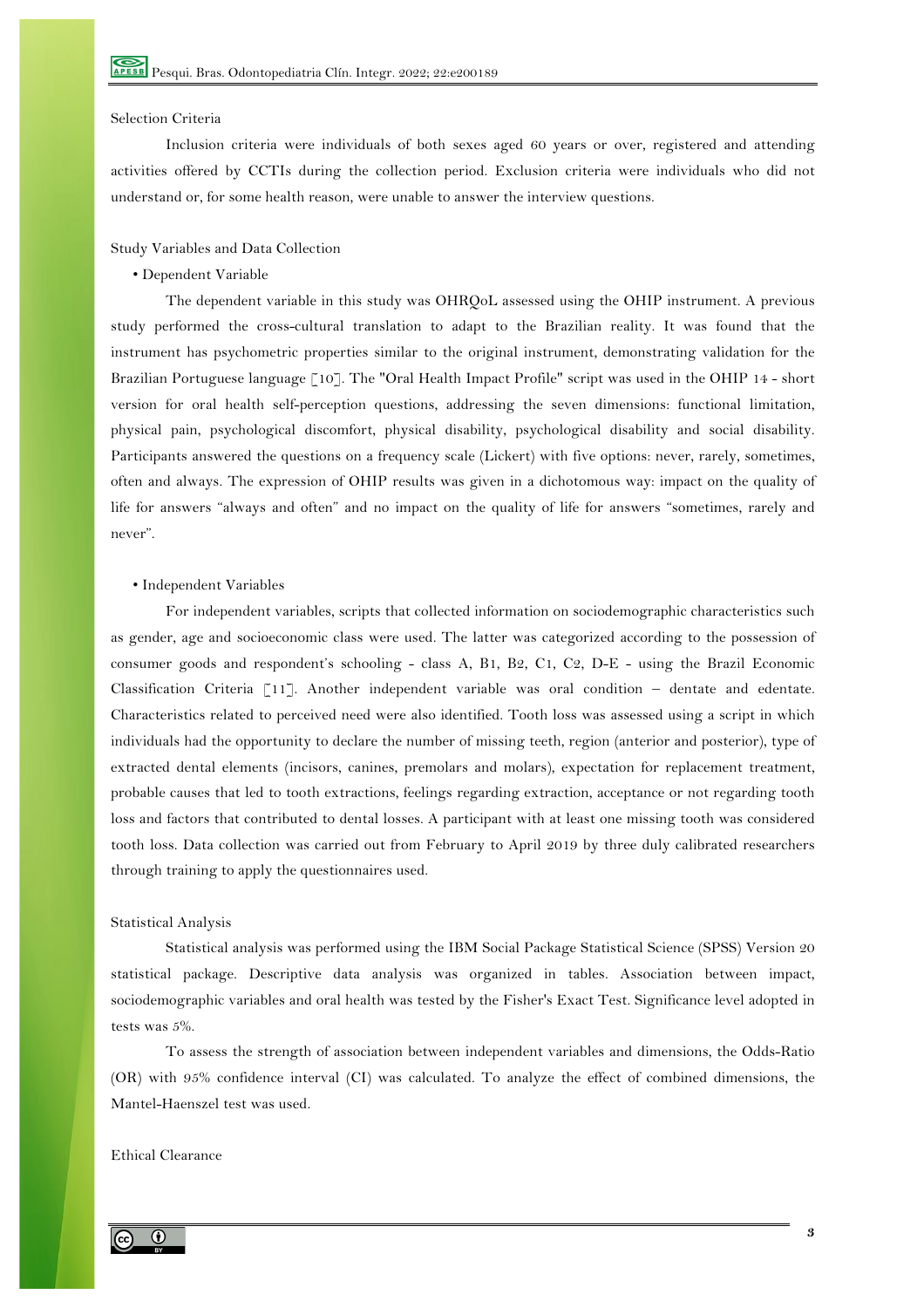The study was approved by the Research Ethics Committee of the Municipal Social Welfare Secretariat of Vitória/ES, on September 26, 2018, and by the Research Ethics Committee of the Health Sciences Center, Federal University of Espírito Santo, on October 30, 2018, according to Resolution No. 466/12 of the National Health Council. All research participants signed the Free and Informed Consent Form (FICF).

# **Results**

The final sample consisted of 402 older adults, and there was no loss. The prevalence of general impact observed was 32.6%, where 131 individuals reported a negative impact on OHRQoL caused by tooth loss. The demographic profile of the population under study shows a predominance of women, with the participation of 83.8% and predominance of the age group of 70 – 79 years (41.3%). As for socioeconomic class, classes D-E had the highest representation in the study (29.4%). Regarding the schooling declared by participants, the majority (63.3%) reported having complete high school/incomplete higher education (over 10 years of study).

Regarding gender (Table 1), statistical significance was observed for the following dimensions: physical pain (95%CI=  $1.229 - 10,000$  and OR= 3.506), psychological discomfort (95%CI=  $1.089 - 6.326$  and OR= 2.625), physical disability (95%CI= 1.031 - 56.856 and OR=7.654) and psychological disability (95%CI= 1.114 - 12.191 and OR=3.685).

| <b>Dimensions</b>        |                | <b>Sex</b> |         |        | p-value | OR (95% CI)             |
|--------------------------|----------------|------------|---------|--------|---------|-------------------------|
|                          |                | Male       |         | Female |         |                         |
|                          | $N^{\rm o}$    | $\%$       | $N^{o}$ | $\%$   |         |                         |
| Functional limitation    |                |            |         |        |         |                         |
| Impact                   | $\overline{4}$ | 6.2        | 32      | 9.5    | 0.275   | $1.600(0.546 - 4.689)$  |
| No impact                | 61             | 93.8       | 305     | 90.5   |         | 1.000                   |
| Physical pain            |                |            |         |        |         |                         |
| Impact                   | 4 <sup>5</sup> | 6.2        | 63      | 18.7   | 0.007   | $3.506(1.229 - 10.000)$ |
| No impact                | 61             | 93.8       | 274     | 81.3   |         | 1.000                   |
| Psychological discomfort |                |            |         |        |         |                         |
| Impact                   | 6              | 9.2        | 71      | 21.1   | 0.016   | $2.625(1.089 - 6.326)$  |
| No impact                | 59             | 90.8       | 266     | 78.9   |         | 1.000                   |
| Physical disability      |                |            |         |        |         |                         |
| Impact                   | $\mathbf{1}$   | 1.5        | 36      | 10.7   | 0.009   | $7.654(1.031 - 56.856)$ |
| No impact                | 64             | 98.5       | 301     | 89.3   |         | 1.000                   |
| Psychological disability |                |            |         |        |         |                         |
| Impact                   | 3              | 4.6        | 51      | 15.1   | 0.013   | $3.685(1.114 - 12.191)$ |
| No impact                | 62             | 95.4       | 286     | 84.9   |         | 1.000                   |
| Social disability        |                |            |         |        |         |                         |
| Impact                   | $\overline{O}$ | 0.0        | 9       | 2.7    | 0.201   | -                       |
| No impact                | 65             | 100.0      | 328     | 97.3   |         |                         |
| Disability               |                |            |         |        |         |                         |
| Impact                   | $\overline{4}$ | 6.2        | 22      | 6.5    | 0.586   | $1.065(0.355 - 3.200)$  |
| No impact                | 61             | 93.8       | 315     | 93.5   |         | 1.000                   |
| Mantel-Haenszel          |                |            |         |        | 0.074   | $1.750(0.942 - 3.250)$  |

| Table 1. Analysis of the impact, by dimension, according to the gender of individuals attending Senior |  |  |  |
|--------------------------------------------------------------------------------------------------------|--|--|--|
| <b>Citizens' Care Centers.</b>                                                                         |  |  |  |

 $p-value = Fischer's exact test: OR = Odd Ratio: CI = Confidence Interval OR$ .

When analyzing schooling (Table 2), considering the impact dimensions, statistical significance was observed for functional limitation (95%CI=1.206–4.81 and OR=2.410), physical disability (95%CI=1.015–3.951 and OR=2.02) and psychological disability  $(95\%CI=1.543-4.961$  and OR=2.767).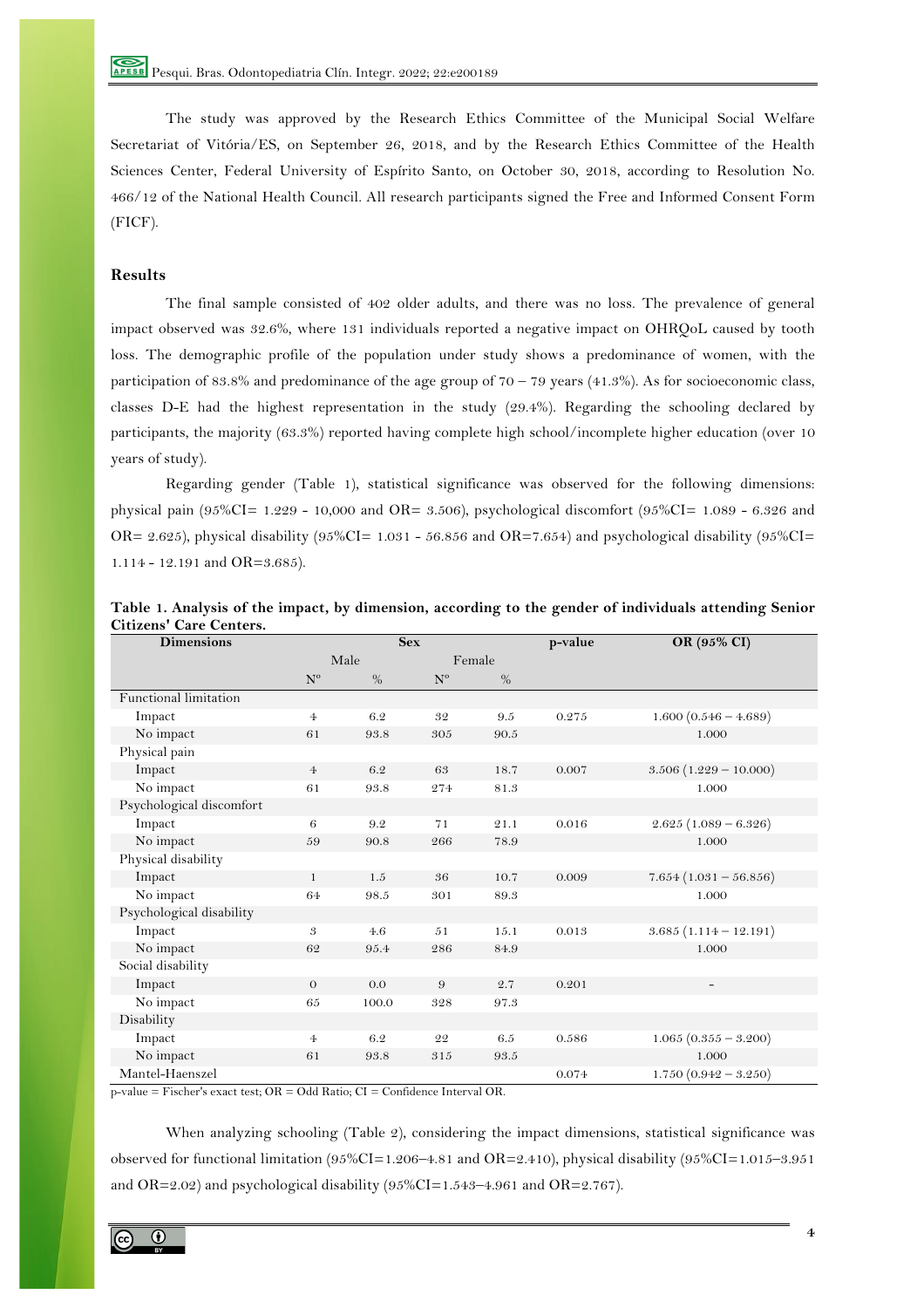| <b>Dimensions</b>        |                | Schooling               |                |                  | p-value | OR (95% CI)             |
|--------------------------|----------------|-------------------------|----------------|------------------|---------|-------------------------|
|                          |                | Up to 10 years of study |                | 10 years or more |         |                         |
|                          | N <sup>o</sup> | $\%$                    | $N^{\rm o}$    | $\%$             |         |                         |
| Functional limitation    |                |                         |                |                  |         |                         |
| Impact                   | 20             | 13.8                    | 16             | 6.2              | 0.010   | $2.410(1.206 - 4.814)$  |
| No impact                | 125            | 86.2                    | 241            | 93.8             |         | 1.000                   |
| Physical pain            |                |                         |                |                  |         |                         |
| Impact                   | 29             | 20.0                    | 38             | 14.8             | 0.114   | 1.441 $(0.845 - 2.455)$ |
| No impact                | 116            | 80.0                    | 219            | 85.2             |         | 1.000                   |
| Psychological discomfort |                |                         |                |                  |         |                         |
| Impact                   | 35             | 24.1                    | 42             | 16.3             | 0.056   | $1.629(0.984 - 2.696)$  |
| No impact                | 110            | 75.9                    | 215            | 83.7             |         | 1.000                   |
| Physical disability      |                |                         |                |                  |         |                         |
| Impact                   | 19             | 13.1                    | 18             | 7.0              | 0.034   | $2.002(1.015 - 3.951)$  |
| No impact                | 126            | 86.9                    | 239            | 93.0             |         | 1.000                   |
| Psychological disability |                |                         |                |                  |         |                         |
| Impact                   | 31             | 21.4                    | 23             | 8.9              | 0.000   | $2.767(1.543 - 4.961)$  |
| No impact                | 114            | 78.6                    | 234            | 91.1             |         | 1.000                   |
| Social disability        |                |                         |                |                  |         |                         |
| Impact                   | $\overline{4}$ | 2.8                     | $\overline{5}$ | 1.9              | 0.418   | $1.430(0.378 - 5.411)$  |
| No impact                | 141            | 97.2                    | 252            | 98.1             |         | 1.000                   |
| Disability               |                |                         |                |                  |         |                         |
| Impact                   | 14             | 9.7                     | 12             | 4.7              | 0.051   | $2.182(0.981 - 4.855)$  |
| No impact                | 131            | 90.3                    | 245            | 95.3             |         | 1.000                   |
| Mantel-Haenszel          |                |                         |                |                  | 0.021   | $1.602(1.043 - 2.460)$  |

|                                |  |  |  |  |  | Table 2. Analysis of the impact, by dimension, according to the schooling of individuals attending |  |
|--------------------------------|--|--|--|--|--|----------------------------------------------------------------------------------------------------|--|
| Senior Citizens' Care Centers. |  |  |  |  |  |                                                                                                    |  |

p-value = Fischer's exact test; OR = Odd Ratio; CI = Confidence Interval OR.

Regarding the need for a removable partial denture (RPP), considering the general impact (Mantel-Haenszel), statistical significance was found between this variable and impact (95%CI= 1.861-4.438 and OR =2.873), that is, individuals who need RPP were 2.83 times more likely of being impacted on OHRQoL (Table 3).

| Table 3. Analysis of the impact, by dimension, according to the need for the use of removable partial |  |  |  |  |  |  |  |  |
|-------------------------------------------------------------------------------------------------------|--|--|--|--|--|--|--|--|
| dentures (RPP) of individuals attending Senior Citizens' Care Centers.                                |  |  |  |  |  |  |  |  |

| <b>Dimensions</b>        |         | o<br><b>Need for RPP Use</b> |          |       | p-value | OR (95% CI)                  |
|--------------------------|---------|------------------------------|----------|-------|---------|------------------------------|
|                          | No Need |                              | Need     |       |         |                              |
|                          | $N^{o}$ | $\%$                         | $N^{o}$  | $\%$  |         |                              |
| Functional limitation    |         |                              |          |       |         |                              |
| Impact                   | 17      | 6.5                          | 19       | 13.4  | 0.019   | $2.208(1.108 - 4.399)$       |
| No impact                | 243     | 93.5                         | 123      | 86.6  |         | 1.000                        |
| Physical pain            |         |                              |          |       |         |                              |
| Impact                   | 32      | 12.3                         | 35       | 24.6  | 0.001   | $2.331(1.370 - 3.966)$       |
| No impact                | 228     | 87.7                         | 107      | 75.4  |         | 1.000                        |
| Psychological discomfort |         |                              |          |       |         |                              |
| Impact                   | 33      | 12.7                         | 44       | 31.0  | 0.000   | $3.088(1.855 - 5.142)$       |
| No impact                | 227     | 87.3                         | 98       | 69.0  |         | 1.000                        |
| Physical disability      |         |                              |          |       |         |                              |
| Impact                   | 16      | 6.2                          | 21       | 14.8  | 0.004   | $2.647$ $(1.333 - 5.255)$    |
| No impact                | 244     | 93.8                         | 121      | 85.2  |         | 1.000                        |
| Psychological disability |         |                              |          |       |         |                              |
| Impact                   | 27      | 10.4                         | 27       | 19.0  | 0.013   | $2.026(1.136 - 3.613)$       |
| No impact                | 233     | 89.6                         | 115      | 81.0  |         | 1.000                        |
| Social disability        |         |                              |          |       |         |                              |
| Impact                   | 9       | 3.5                          | $\theta$ | 0.0   | 0.019   | $\qquad \qquad \blacksquare$ |
| No impact                | 251     | 96.5                         | 142      | 100.0 |         |                              |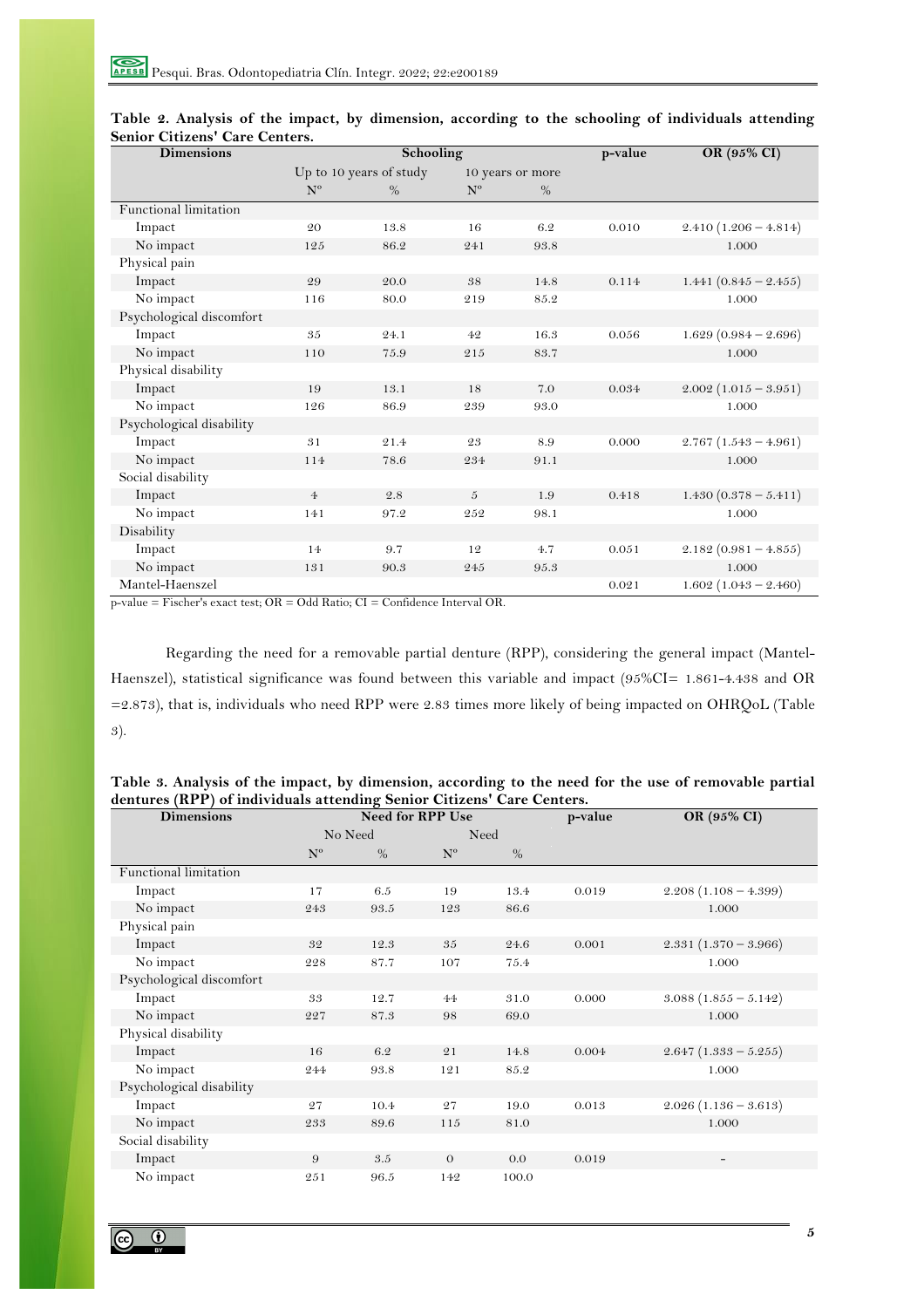# Pesqui. Bras. Odontopediatria Clín. Integr. 2022; 22:e200189

| Disability      |     |      |     |      |       |                        |
|-----------------|-----|------|-----|------|-------|------------------------|
| Impact          |     | 6.5  |     | 6.3  | 0.560 | $1.034(0.448 - 2.383)$ |
| No impact       | 243 | 93.5 | 133 | 93.7 |       | 1.000                  |
| Mantel-Haenszel |     |      |     |      | 0.000 | $2.873(1.861 - 4.438)$ |

p-value = Fischer's exact test; OR = Odd Ratio; CI = Confidence Interval OR.

In the analysis of the socioeconomic condition (Table 4), considering the impact dimensions alone, statistical significance was found for functional limitation (95%CI=1.156–12.864 and OR=3.856), physical disability  $(95\%CI = 1.474 - 26.462$  and  $OR = 6.245$  and psychological disability  $(95\%CI = 1.037 - 5.448$  and OR=2.377).

| Table 4. Analysis of the impact, by dimension, according to the socioeconomic status of individuals |  |  |
|-----------------------------------------------------------------------------------------------------|--|--|
| attending Senior Citizens' Care Centers.                                                            |  |  |

| <b>Dimensions</b>        |                | Socioeconomic Status |                |         | p-value | OR (95% CI)             |
|--------------------------|----------------|----------------------|----------------|---------|---------|-------------------------|
|                          |                | A/B                  |                | $C/D-E$ |         |                         |
|                          | $N^{\rm o}$    | $\%$                 | $N^{\rm o}$    | $\%$    |         |                         |
| Functional limitation    |                |                      |                |         |         |                         |
| Impact                   | 3              | 3.1                  | 33             | 10.9    | 0.011   | $3.856(1.156 - 12.864)$ |
| No impact                | 95             | 96.9                 | 271            | 89.1    |         | 1.000                   |
| Physical pain            |                |                      |                |         |         |                         |
| Impact                   | 13             | 13.3                 | 54             | 17.8    | 0.190   | 1.412 $(0.735 - 2.715)$ |
| No impact                | 85             | 86.7                 | 250            | 82.2    |         | 1.00                    |
| Psychological discomfort |                |                      |                |         |         |                         |
| Impact                   | 14             | 14.3                 | 63             | 20.7    | 0.102   | $1.568(0.835 - 2.945)$  |
| No impact                | 84             | 85.7                 | 241            | 79.3    |         | 1.000                   |
| Physical disability      |                |                      |                |         |         |                         |
| Impact                   | $\mathfrak{D}$ | 2.0                  | 35             | 11.5    | 0.002   | $6.245(1.474 - 26.462)$ |
| No impact                | 96             | 98.0                 | 269            | 88.5    |         | 1.000                   |
| Psychological disability |                |                      |                |         |         |                         |
| Impact                   | $\overline{7}$ | 7.1                  | 47             | 15.5    | 0.022   | $2.377(1.037 - 5.448)$  |
| No impact                | 91             | 92.9                 | 257            | 84.5    |         | 1.000                   |
| Social disability        |                |                      |                |         |         |                         |
| Impact                   | $\mathfrak{D}$ | 2.0                  | $\overline{7}$ | $2.3\,$ | 0.618   | 1.131 $(0.231 - 5.538)$ |
| No impact                | 96             | 98.0                 | 297            | 97.7    |         | 1.000                   |
| Disability               |                |                      |                |         |         |                         |
| Impact                   | 5              | 5.1                  | 21             | 6.9     | 0.358   | $1.380(0.506 - 3.763)$  |
| No impact                | 93             | 94.9                 | 283            | 93.1    |         | 1.000                   |
| Mantel-Haenszel          |                |                      |                |         | 0.054   | $1.563(0.937 - 2.608)$  |

p-value = Fischer's exact test; OR = Odd Ratio; CI = Confidence Interval OR.

In Table 5, it is possible to observe, considering the total score (Mantel-Haenszel), statistical significance between acceptance of tooth loss and impact  $(95\%CI=1.851-5.071$  and OR=3.064), as individuals who did not accept tooth loss were 3.06 more likely of being impacted on OHRQoL.

| Table 5. Analysis of the impact, by dimension, according to acceptance of tooth loss among individuals |  |  |
|--------------------------------------------------------------------------------------------------------|--|--|
| attending Senior Citizens' Care Centers.                                                               |  |  |

| <b>Dimensions</b>        |             | <b>Tooth Loss Acceptance</b> |             |               | p-value | OR (95% CI)            |
|--------------------------|-------------|------------------------------|-------------|---------------|---------|------------------------|
|                          |             | Acceptance                   |             | No Acceptance |         |                        |
|                          | $N^{\circ}$ | $\%$                         | $N^{\rm o}$ | $\%$          |         |                        |
| Functional limitation    |             |                              |             |               |         |                        |
| Impact                   | 23          | 7.6                          | 13          | 16.0          | 0.021   | $2.336(1.126 - 4.846)$ |
| No impact                | 281         | 92.4                         | 68          | 84.0          |         | 1.000                  |
| Physical pain            |             |                              |             |               |         |                        |
| Impact                   | 38          | 12.5                         | 29          | 35.8          | 0.000   | $3.904(2.214-6.885)$   |
| No impact                | 266         | 87.5                         | 52          | 64.2          |         | 1.000                  |
| Psychological discomfort |             |                              |             |               |         |                        |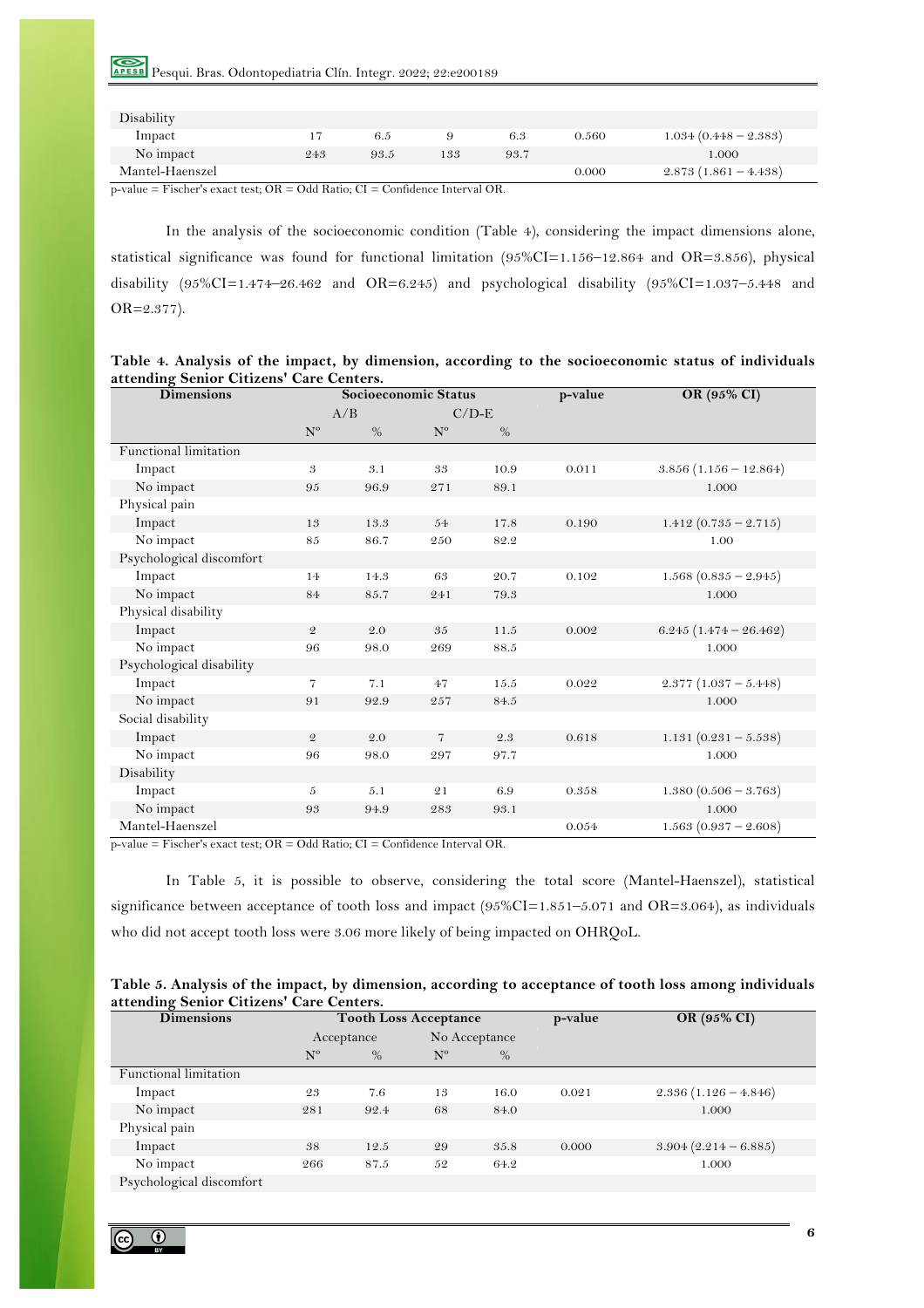# Pesqui. Bras. Odontopediatria Clín. Integr. 2022; 22:e200189

| Impact                   | 44             | 14.5 | 32             | 39.5 | 0.000 | $3.859(2.230 - 6.677)$  |
|--------------------------|----------------|------|----------------|------|-------|-------------------------|
| No impact                | 260            | 85.5 | 49             | 60.5 |       | 1.000                   |
| Physical disability      |                |      |                |      |       |                         |
| Impact                   | 19             | 6.3  | 18             | 22.2 | 0.000 | $4.286(2.128-8.631)$    |
| No impact                | 285            | 93.8 | 63             | 77.8 |       | 1.000                   |
| Psychological disability |                |      |                |      |       |                         |
| Impact                   | 26             | 8.6  | 26             | 32.1 | 0.000 | $5.055(2.731 - 9.356)$  |
| No impact                | 278            | 91.4 | 55             | 67.9 |       | 1.000                   |
| Social disability        |                |      |                |      |       |                         |
| Impact                   | $\overline{4}$ | 1.3  | $\overline{4}$ | 4.9  | 0.064 | $3.896(0.953 - 15.932)$ |
| No impact                | 300            | 98.7 | 77             | 95.1 |       | 1.000                   |
| Disability               |                |      |                |      |       |                         |
| Impact                   | 13             | 4.3  | 12             | 14.8 | 0.002 | $3.893(1.702 - 8.904)$  |
| No impact                | 291            | 95.7 | 69             | 85.2 |       | 1.000                   |
| Mantel-Haenszel          |                |      |                |      | 0.000 | $3.064(1.851 - 5.071)$  |

p-value = Fischer's exact test; OR = Odd Ratio; CI = Confidence Interval OR.

# **Discussion**

Dentistry today seeks to achieve health in a broader way, where objective and subjective aspects must be considered, focusing on the relationship between oral conditions and quality of life [1]. In this context, this study found an association between impacts produced by tooth loss and sociodemographic variables on the OHRQoL of older adults attending CCTIs in the municipality of Vitória, Brazil.

The greatest perception of impact on OHRQoL in this research was found in individuals with up to 10 years of schooling, belonging to socioeconomic class C/DE, who had lost 11 teeth or more, needed RPP and did not accept the loss of dental elements. These factors lead to reflections and critical analyses with regard to aspects related to the physical, mental and social well-being of the most disadvantaged individuals.

The prevalence of general impact observed was 32.6%, where 131 individuals reported a negative impact on OHRQoL caused by tooth loss. This finding is similar to that found in research carried out in the adult and older adult population of a municipality in the state of Espírito Santo, in which prevalence of 35% was identified, in which 83 participants suffered impact caused by oral problems [12]. Furthermore, the result of this study is similar to that found in research developed in Fortaleza, Brazil, where 30.5% of subjects had a negative impact on oral health in their daily lives  $\lceil 13 \rceil$ .

On the other hand, the impact frequency of 7.8% observed in the study developed with workers of a mixed-economy company in the capital of Espírito Santo can be considered low [14]. It is believed that the high schooling and purchasing power of these individuals provided access to private and free choice dental services agreed upon by the company, which were preponderant for the result obtained.

An even lower impact frequency was verified in workers from a Brazilian public university who had completed high school [15]. It is suggested that the participants' schooling is the cause of the percentage found in this study, as higher schooling would likely generate more information and self-care.

The demographic profile of the population surveyed shows a predominance of women, with 83.8% of the 402 participants. This result is similar to the study carried out at the Reference Center for Elderly Care in João Pessoa, Brazil, in which the sample consisted of 84.9% of women [16]. A similar situation was found in other studies [13,17]. This higher prevalence of females can be attributed to the phenomenon called in studies of the feminization of old age, which is the predominance of women in the elderly population  $\lceil 18 \rceil$ . In addition, women are proactive and participate more in group activities; in the case of the present work, they attend Senior Citizens' Care Centers.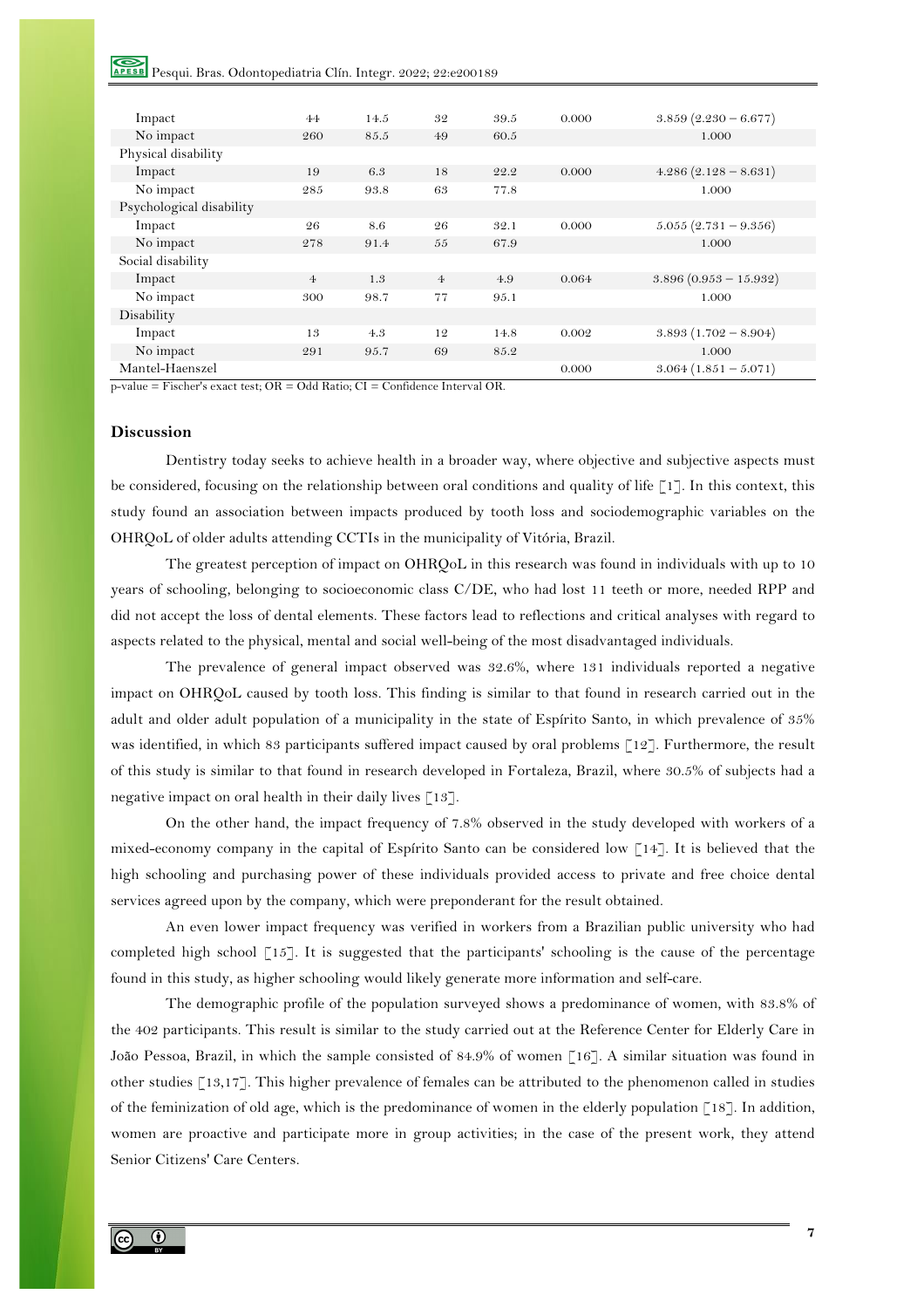Also, regarding the sociodemographic variables under study, in the analysis between gender and impact on OHRQoL, it was observed that women were more likely to be impacted on some isolated dimensions. The finding of this research corroborates another Brazilian study, which reports women suffering a greater impact on the performance of their daily activities when compared to men [19]. This characteristic may be associated with women showing greater concern with aesthetics and social interaction  $\lceil 20 \rceil$ . In addition, some authors emphasize the more critical oral health self-perception among women [21]. This may be related to the fact that they take more care of themselves, seek more for health services and often do not have their expectations met, as they find it difficult to access public health services, which can result in worse self-assessment for females regarding the impact on OHRQoL.

Regarding schooling, in this study, considering the general impact and the psychological disability dimension, it was found that individuals with up to 10 years of schooling were more likely of suffering impact on OHRQoL. Other studies have also reported low schooling related to a negative impact on oral health [22,23]. These data show that the level of knowledge influences the oral health perception, considering that less educated individuals had a greater impact on OHRQoL. Thus, it is believed that the greater the access to information, the greater the adherence to prevention measures, resulting in better oral conditions. Thus, it is understood that high schooling would be a protective factor for oral diseases.

In the analysis of the socioeconomic condition variable of the present research, considering the physical disability dimension, it was observed that individuals from socioeconomic classes C/D-E were much more likely of suffering impact on OHRQoL. Similar results were reported in previous studies, where less favored economic classes suffered greater impact of oral health on daily activities [19,23-25]. In a study carried out in Porto Alegre/RS, the authors identified that older adults whose family income was sufficient exhibited prevalence of positive oral health self-perception 31% higher than those without sufficient income, allowing for health expenses, choice of type of service (public or private) and access to health care, considering that socioeconomic status interferes with treatment options [25].

Regarding the variable need to use RPP, not considering dimensions in isolation, individuals who declared need for this type of prosthesis were more likely of suffering impact on OHRQoL. The SB Brasil 2010 project, the last national epidemiological survey, shows that 68% of adults who were interviewed claimed need for some type of prosthesis, and the partial prosthesis in a dental arch was the main claim [26]. Previous studies have demonstrated that individuals in need of prostheses have greater negative impacts on OHRQoL [3,14,16,27]. Thus, the relevance of these findings is understood, considering that deficiencies in the stomatognathic system can cause chewing, speech and aesthetics problems [28], leading to negative oral health self-perception.

The analysis of the impact caused by tooth loss according to the number of lost teeth, considering the functional limitation dimension, showed that individuals who lost 11 teeth or more were more likely of suffering impact on OHRQoL. This finding may be related to the fact that this population has the greatest accumulated needs throughout life, resulting in numerous tooth losses. Through the OHIP-14 indicator, a study showed that among people with a greater number of missing teeth, most manifested influence of oral health on daily life [29]. Furthermore, research carried out in the southern region of Brazil found that the presence of 1 to 19 teeth can reduce the prevalence of favorable oral health self-perception [25]. These data reflect the precariousness of the oral condition of the Brazilian population, which is a legacy of curative and mutilating dentistry.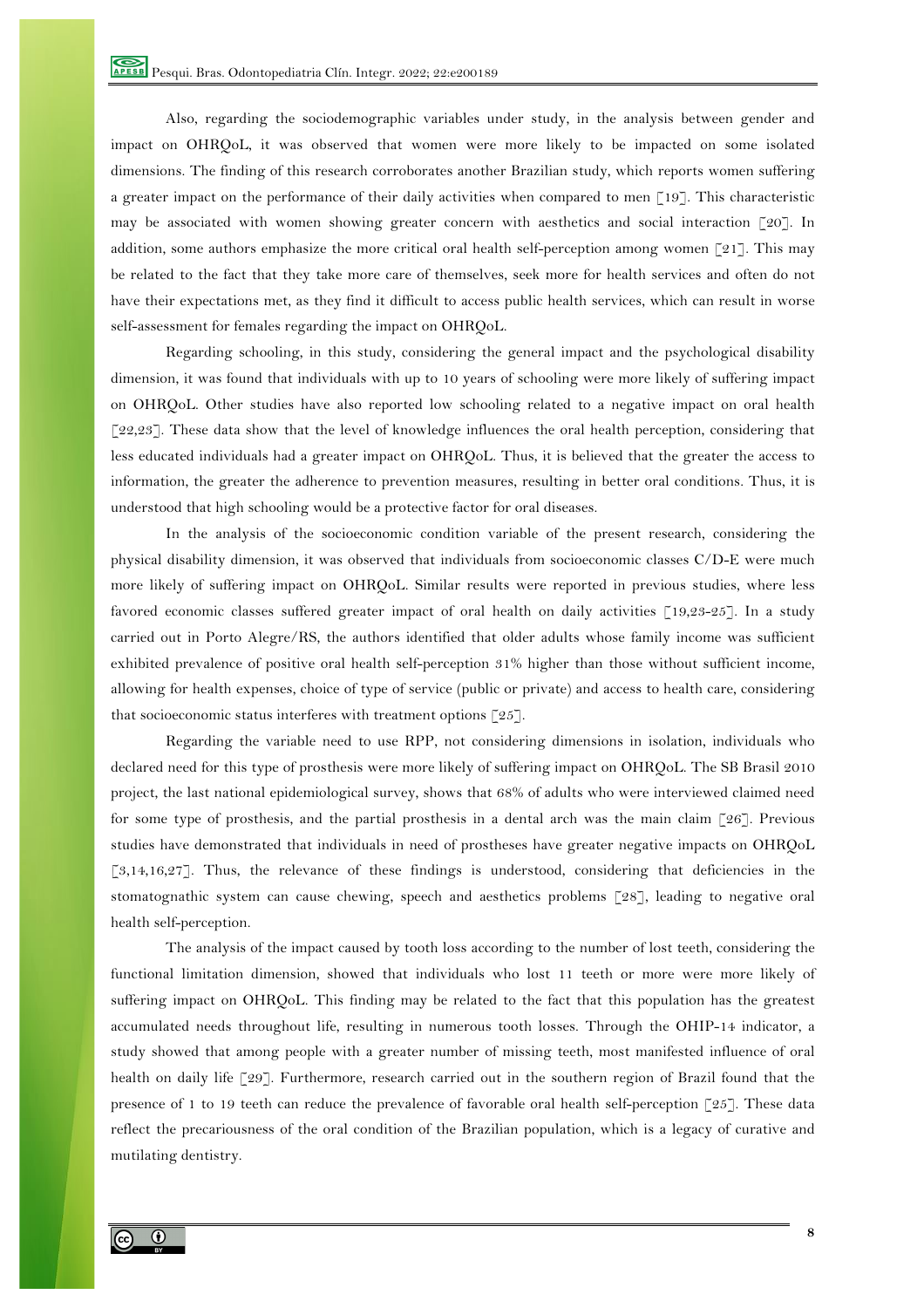When evaluating the impact caused by tooth loss according to the acceptance of tooth loss, statistical significance was found in all dimensions, both for the general impact and for isolated dimensions, except for the social disability dimension. For the psychological disability dimension, individuals who did not accept tooth loss were more likely of suffering impact in this dimension. Other studies with the elderly population showed a greater impact of tooth loss in the psychological discomfort dimension and was associated with a greater chance of compromised quality of life in its physical and mental domains [30]. Psychological disability was a point highlighted in research carried out with older adults in northeastern Brazil, as it emphasized that tooth loss is directly conditioned to the feeling of humiliation and embarrassment [16].

The cross-sectional design is considered a study limitation, as it does not allow inference of causal relationships. The interview covers past experiences, a fact that may have caused memory bias. As information on tooth loss was self-reported, the amount and type of tooth loss may have been a bias, as some individuals may not know the name of the lost tooth element. The population surveyed is part of a group with specific characteristics (users of Senior Citizens' Care Centers), and it is not possible to infer results for the elderly population in the municipality of Vitória; for this, a study with a population-based sample design is necessary.

# **Conclusion**

The greatest impact on OHRQoL produced by tooth loss was found in females belonging to socioeconomic class C/DE, with up to 10 years of schooling, who had a loss of 11 teeth or more, who declared the need for removable partial dentures and who did not accept the loss of dental elements. Therefore, the highest prevalence of problems related to tooth loss affects the most disadvantaged individuals, highlighting the lack of public policies to reduce social disparities.

## **Authors' Contributions**



#### **Financial Support**

None.

### **Conflict of Interest**

The authors declare no conflicts of interest.

## **Data Availability**

The data used to support the findings of this study can be made available upon request to the corresponding author.

#### **References**

- [1] Miotto MHBM, Barcellos LA, Almeida CS. The impact of oral conditions in the quality of life municipal civil servants. Ciên Saúde Colet 2014; 19(9):3931-40. https://doi.org/10.1590/1413-81232014199.12912013
- [2] Slade GD, Spencer AJ. Development and evaluation of the Oral Health Impact Profile. Community Dent Health 1994;  $11(1):3-11.$
- [3] Ilha L, Martins AB, Abegg C. Oral impact on daily performance: need and use of dental prostheses among Brazilian adults. J Oral Rehabil 2016; 43(2):119-26. https://doi.org/10.1111/joor.12351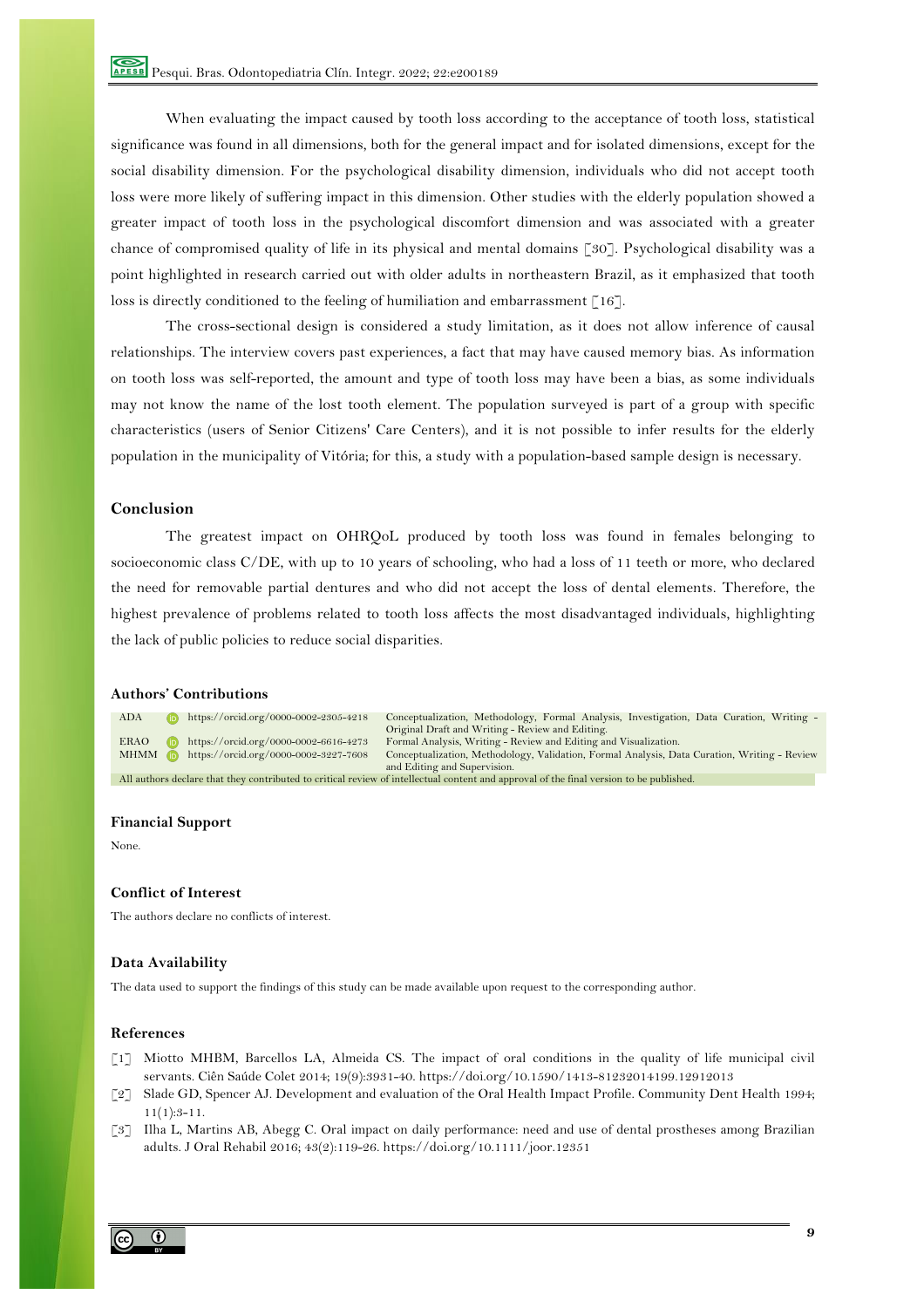- [4] Brasil. Instituto Brasileiro de Geografia e Estatística. Relações entre as alterações históricas na dinâmica demográfica brasileira e os impactos decorrentes do processo de envelhecimento da população. Rio de Janeiro: IBGE; 2016. [In Portuguese].
- [5] Brasil. Instituto Brasileiro de Geografia e Estatística. Projeção da população do Brasil e das Unidades da Federação. Available from: https://www.ibge.gov.br/apps/populacao/projecao. [Accessed on July 10, 2018]. [In Portuguese].
- [6] Milagres CS, Tôrres LHN, Neri AL, Sousa MLR. Self-perceived oral health status, chewing ability and longevity in the elderly. Ciên Saúde Colet 2018; 23(5):1495-506. https://doi.org/10.1590/1413-81232018235.14572016
- [7] Schoffen LL, Santos WL. The importance of living groups for the elderly as instrument for health maintenance. Rev Cient Sena Aires 2018; 7(3):160-70.
- [8] Brasil. Ministério do Desenvolvimento Social e do Combate à Fome. Perguntas Freqüentes: Serviço de Convivência e Fortalecimento de Vínculos. Available from: http://www.mds.gov.br/webarquivos/publicacao/assistencia\_social/perguntas\_e\_respostas/PerguntasFrequentesS CFV\_032017.pdf. [Accessed on September 15, 2018]. [In Portuguese].
- [9] Brasil. Instituto Brasileiro de Geografia e Estatísitica. Censo Demográfico 2010. Available from: https://www.censo2010.ibge.gov.br/. [Accessed on July 2, 2018]. [In Portuguese].
- [10] Nadanovsky P, Oliveira BH. Psycometric properties of the Brazilian version of the Oral Health Impact Profile-short form. Community Dent Oral Epidemiol 2005; 33(4):307-14. https://doi.org/10.1111/j.1600-0528.2005.00225.x
- [11] Brasil. Associação Brasileira de Empresas de Pesquisa (ABEP). Critério de Classificação Econômica do Brasil-2016. Available from: https://www.abep.org. [Accessed on August 3, 2018]. [In Portuguese].
- [12] Miotto MHMB, Barcellos LA, Velten DB. Evaluation of the impact on quality of life caused by oral health problems in adults and the elderly in a southeastern Brazilian city. Ciên Saúde Colet 2012; 17(2):397-405. https://doi.org/10.1590/S1413- 81232012000200014
- [13] Nogueira CMR, Falcão LMN, Nuto SAS, Saintrain MVL, Vieira-Meyer APGF. Self-perceived oral health among the elderly: a household-based study. Rev Bras Geriatr Gerontol 2017; 20(1):7-19. https://doi.org/10.1590/1981-22562017020.160070
- [14] Miotto MHMB, Gomes LMM, Velten DB, Barcellos LA. Impact produced by oral conditions on the quality of life of Brazilian workers of a mixed-economy company. Pesqui Bras Odontoped Clín Integr 2018; 18(1):3769. https://doi.org/10.4034/PBOCI.2018.181.75
- [15] Guerra MJC, Greco RM, Leite ICG, Ferreira EF, Queiroz de Paula MV. Impact of oral health conditions on the quality of life of workers. Ciên Saúde Colet 2014; 19(12):4777-86. https://doi.org/10.1590/1413-812320141912.21352013
- [16] Silva MA, Batista AUD, Abreu MHNG, Forte FDS. Oral Health Impact Profile: need and use of dental prostheses among Northeast Brazilian independent-living elderly. Ciên Saúde Colet 2019; 24(11):4305-12. https://doi.org/10.1590/1413-812320182411.32472017
- [17] Costa MJF, Lins CAA, Macedo LPV, Sousa VPS, Duque JA, Souza MC. Clinical and self-perceived oral health assessment of elderly residents in urban, rural, and institutionalized communities. Clinics 2019; 74:e972. https://doi.org/10.6061/clinics/2019/e972
- [18] Fleury L. Feminização da velhice: uma questão masculina. Rev Aptare. 2019. Available from: https://revistaaptare.com.br/2019/03/08/feminizacao-da-velhice-uma-questao-masculina/. [Accessed on January 20, 2020]. [In Portuguese].
- [19] Bulgareli JV, Faria ET, Cortellazzi KL, Guerra LM, Castro M, Ambrosano GM, et al. Fatores que influenciam o impacto da saúde bucal nas atividades diárias de adolescentes, adultos e idosos. Rev Saúde Pública 2018; 52:44. https://doi.org/10.11606/s1518-8787.2018052000042.
- [20] Soares SLB, Rodrigues RA, Ribeiro RA, Rosendo RA. Assessment of full dentures users addressing functional, social and psychological aspects. Rev Saúde Colet 2015; 4(2):19-27. https://doi.org/10.35572/rsc.v4i2.248
- [21] Agostinho ACMG, Campos ML, Silveira JLGC. Edentulism, denture wearing and self-perceived of oral health among elderly. Rev Odontol. UNESP 2015; 44(2): 74-9. https://doi.org/10.1590/1807-2577.1072
- [22] Mejia G, Armfield J, Jamieson L. Self-rated oral health and oral health-related factors: the role of social inequality. Aust Dent J 2014; 59(2):226-33. https://doi.org/10.1111/adj.12173
- [23] Ribeiro AE. Desigualdades relacionadas à autopercepção da saúde bucal entre idosos do município de São Paulo entre 2000 e 2010. (Tese de doutorado). São Paulo: Faculdade de Saúde Pública; 2018. [In Portuguese].
- [24] Cohen-Carneiro F, Souza-Santos R, Rebelo MAB. Quality of life related to oral health: contribution from social factors. Ciên Saúde Colet 2011; 16(Suppl 1):1007-15. https://doi.org/10.1590/S1413-81232011000700033
- [25] Martins AB, Dalberto CS, Hugo FN. Association between tooth root remains and self-reported oral health among the elderly. Ciên Saúde Colet 2015; 20(12):3669-79. https://doi.org/10.1590/1413-812320152012.00822015
- [26] Brasil. Ministério da Saúde. Secretaria de Atenção à Saúde. Departamento de Atenção Básica. Coordenação Nacional de Saúde Bucal. Projeto SB Brasil 2010: Condições de Saúde Bucal da População Brasileira, Resultados Principais. Brasília: Ministério da Saúde; 2011. [In Portuguese].